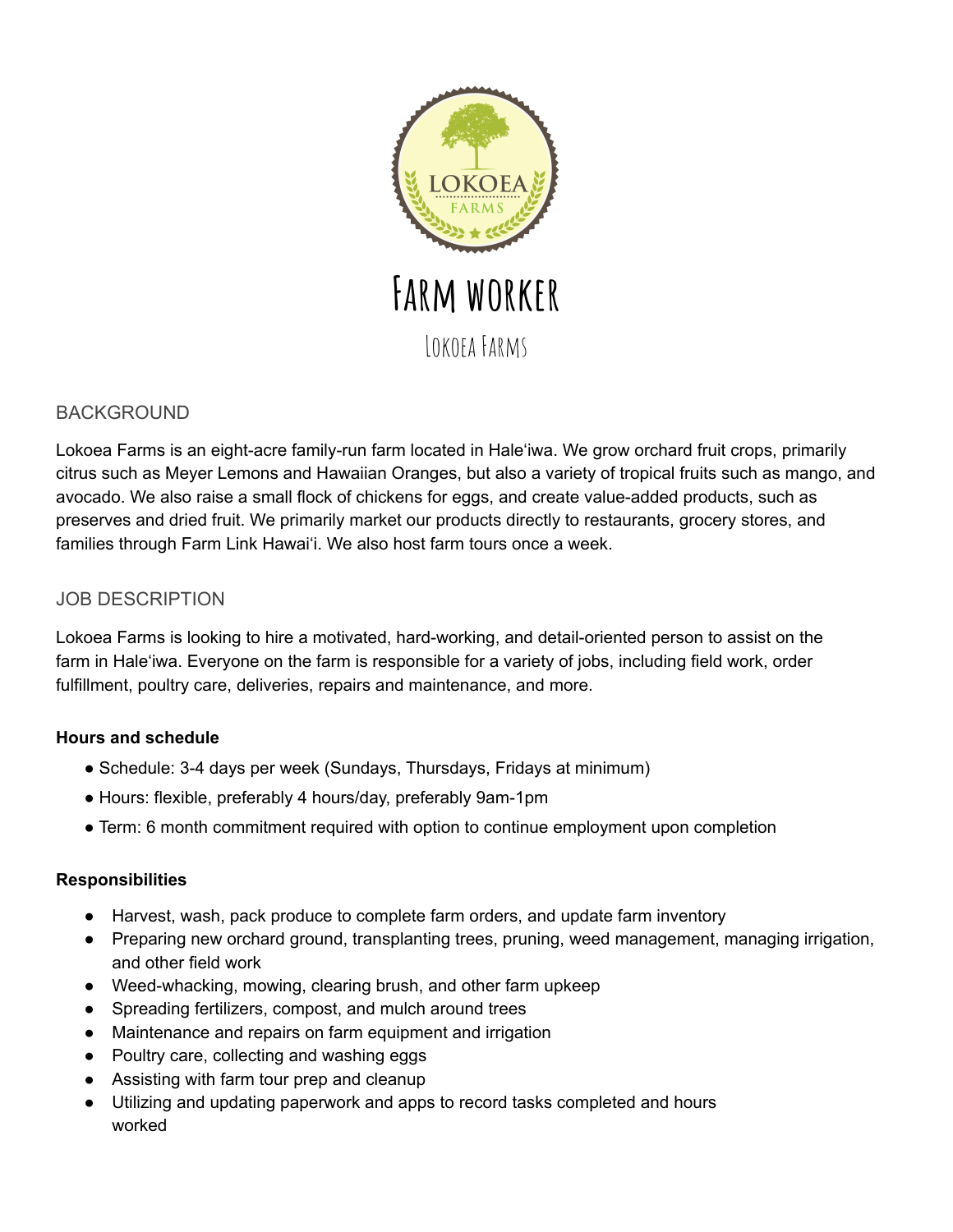#### **Required qualifications**

- Good communication skills
- Punctual and reliable
- Ability to work outside in all weather conditions (tsunamis excluded)
- Strong work ethic, motivated, and positive attitude
- Flexibility and desire to learn new methods and farm systems
- Attention to detail and ability to recognize/ do work at high level of quality
- Conscientious and able to work with all kinds of people, as well as work alone
- Strong back and knees, able to lift 50 lbs
- Does not use tobacco or drugs
- Excited to improve the local food system in Hawai'i

#### **Preferred qualifications**

- Previous farming experience
- Ability to safely operate heavy machinery, such as a forklift, field mower, and tractor
- Previous experience maintaining and repairing small engines and machinery
- Previous experience maintaining and repairing irrigation systems
- Previous experience working construction or similar skills

#### **Compensation and benefits**

Starting pay is \$11/hour, which will increase to \$15/hour with exemplary performance. Housing on the farm and increased hours are a future possibility for the committed and high performing applicant. Promotion to farm manager and a percentage of produce sales as monthly bonuses is a future possibility.

## HOW TO APPLY

To apply, fill out the Application for Employment at <https://forms.gle/EmTHCuJh5j1C5UwR6> and/or email resume and cover letter to [info@lokoeafarms.com](mailto:info@lokoeafarms.com). Must be willing to submit to background/drug checks and provide employment recommendations, as needed.

For questions or clarifications email info@lokoeafarms.com or call Noe at (808) 228-8865.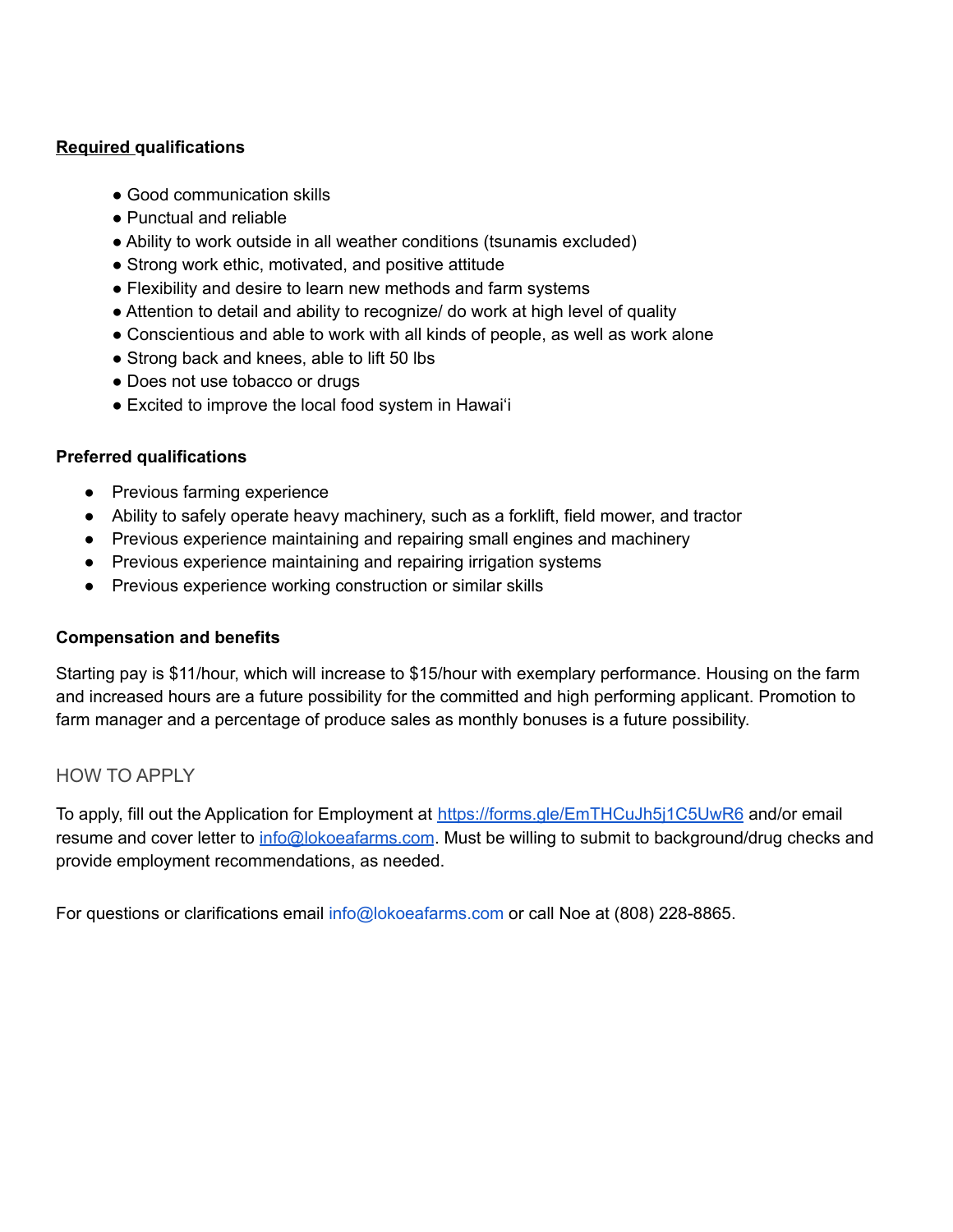# **Application for Employment**

Farm Assistant

LOKOFA FARMS POBox 474 HALEIWA, HI 96712 [info@lokoeafarms.com](mailto:info@lokoeafarms.com)

**Please send this application fully completed to the email or mailing address on the left. Incomplete applications will not be accepted.**

| Today's Date:    |  |  |
|------------------|--|--|
| Full Name:       |  |  |
|                  |  |  |
| Phone Number(s): |  |  |
| Email:           |  |  |
| Date of birth:   |  |  |
|                  |  |  |

1. Where did you hear about possible employment opportunities at Lokoea Farms?

2. Why do you want to work at Lokoea Farms?

3. When could you start and how long are you looking for employment?

4. How many hours per week do you want to work? Are there any days of the week you don't want to work?

5. Do you have any vacations planned in the next six months?

6. What do you consider to be your biggest achievement so far?

7. What education have you completed?

8. Do you have experience doing repetitive tasks for long periods of time?

10. Can you tolerate working outside in extreme weather conditions (e.g. rain, high winds, heat, humidity)?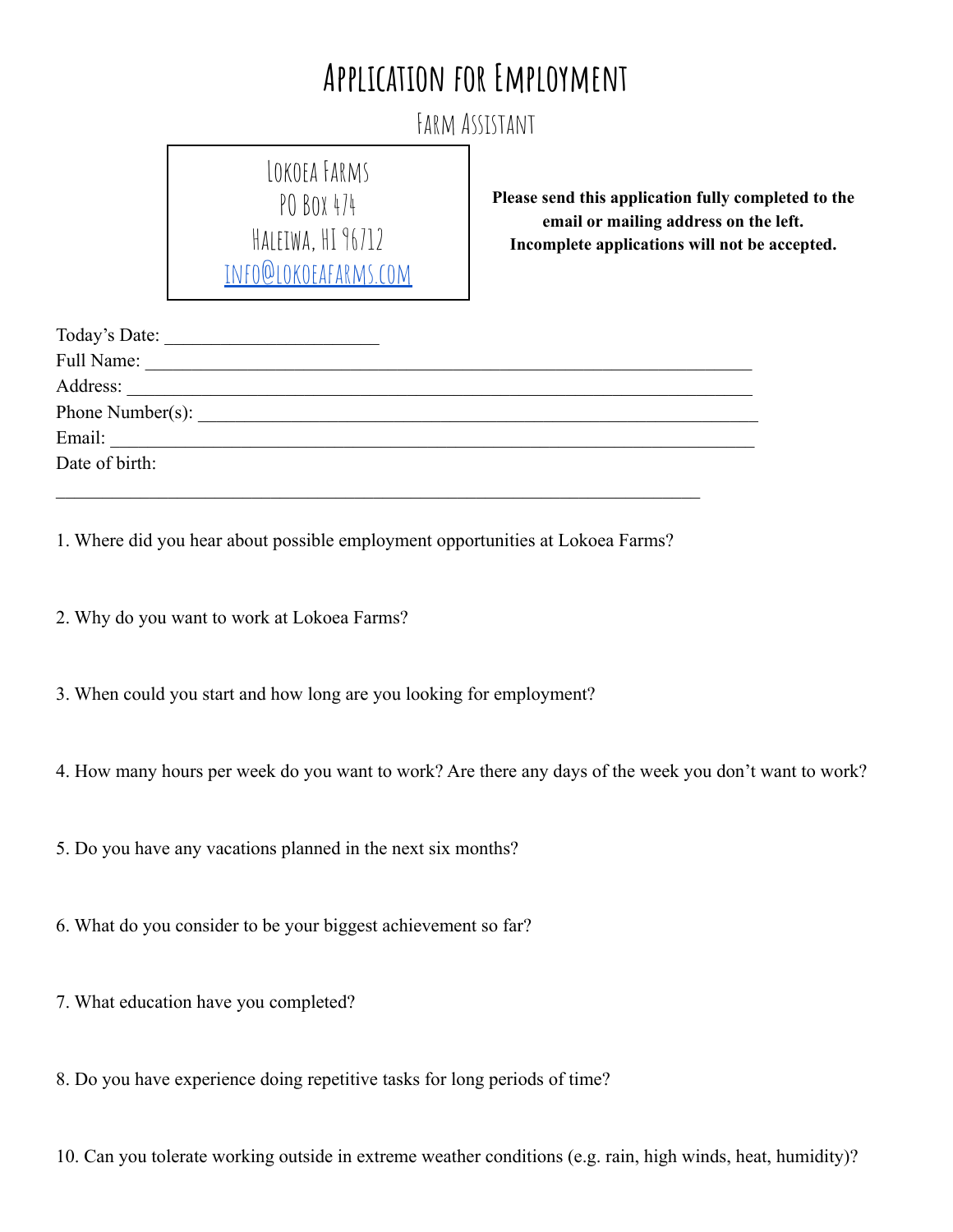11. Briefly describe any customer service experience you have. Do you enjoy customer service?

12. What do you think will be the most challenging aspect of working at Lokoea Farms?

13. Do you have any health conditions, recurring injuries, recent accidents, etc. that would prevent you from doing strenuous physical labor? Please list all of them below:

- Can you repeatedly lift 50 lbs?
- Can you repeatedly bend over and stand up, without getting dizzy or straining yourself?
- Can you kneel for long periods of time?
- Can you stand in one place for long periods of time?

14. Do you have reliable transportation and a current driver's license?

15. Number these tasks 1 through 8 in order of your preference, 1 being your most favorite, and 8 your least favorite.

| Field work             |  |
|------------------------|--|
| Farmer's markets       |  |
| Deliveries             |  |
| Irrigation             |  |
| Greenhouse work        |  |
| Washing/packing        |  |
| Mowing/tractor driving |  |
| Poultry care           |  |
| Other (please specify: |  |

16. Please provide the following information for your three most recent employers:

i. Business name:

Supervisor's name

Phone number:

Physical location (city, state):

Dates of employment:

Job title:

Why you left: